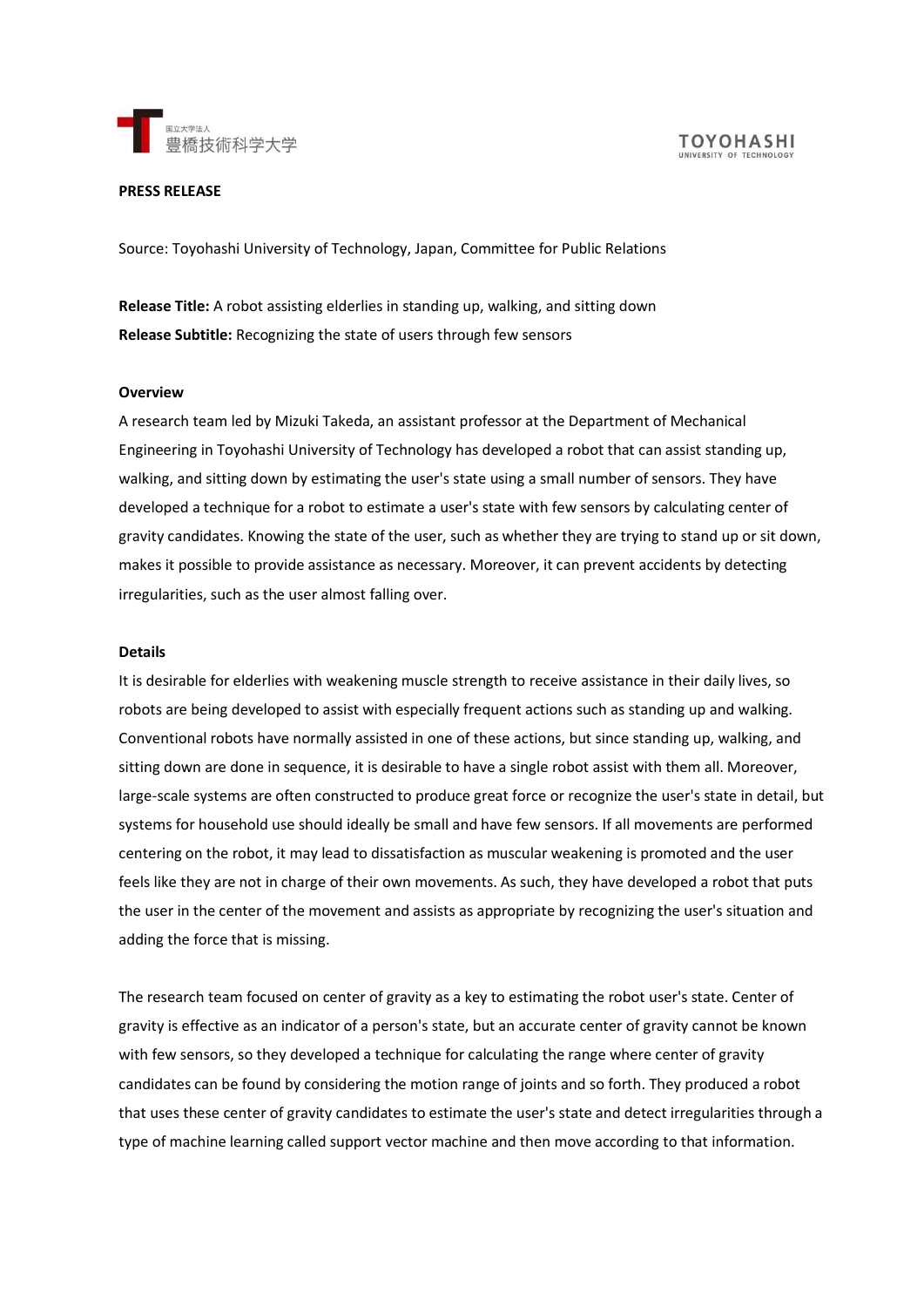

## **Future Outlook**

The research team believe that estimation of people's states using center of gravity candidates can be applied in welfare robots of various shapes and uses. Moreover, they want to clarify what movements robots should perform and how they should communicate with people to become easier to use for elderly users.

## **Reference**

Mizuki Takeda, Kaiji Sato, Yasuhisa Hirata, Takahiro Katayama, Yasuhide Mizuta, and Atsushi Koujina (2021). Standing, Walking, and Sitting Support Robot Based on User State Estimation Using a Small Number of Sensors. IEEE Access. doi: 10.1109/ACCESS.2021.3127275

## **Further information**

Toyohashi University of Technology 1-1 Hibarigaoka, Tempaku, Toyohashi, Aichi Prefecture, 441-8580, JAPAN Inquiries: Committee for Public Relations E-mail: press@office.tut.ac.jp Toyohashi University of Technology founded in 1976 as a National University of Japan is a research institute in the fields of mechanical engineering, advanced electronics, information sciences, life sciences, and architecture.

Website:<https://www.tut.ac.jp/english/>

## Video:

# <https://youtu.be/HMpxPPjpYbs>

Title: Assistance for standing up, walking, and sitting down

Caption: By estimating the user's state, a single robot can assist different movements like standing up, walking, and sitting down as a seamless sequence.